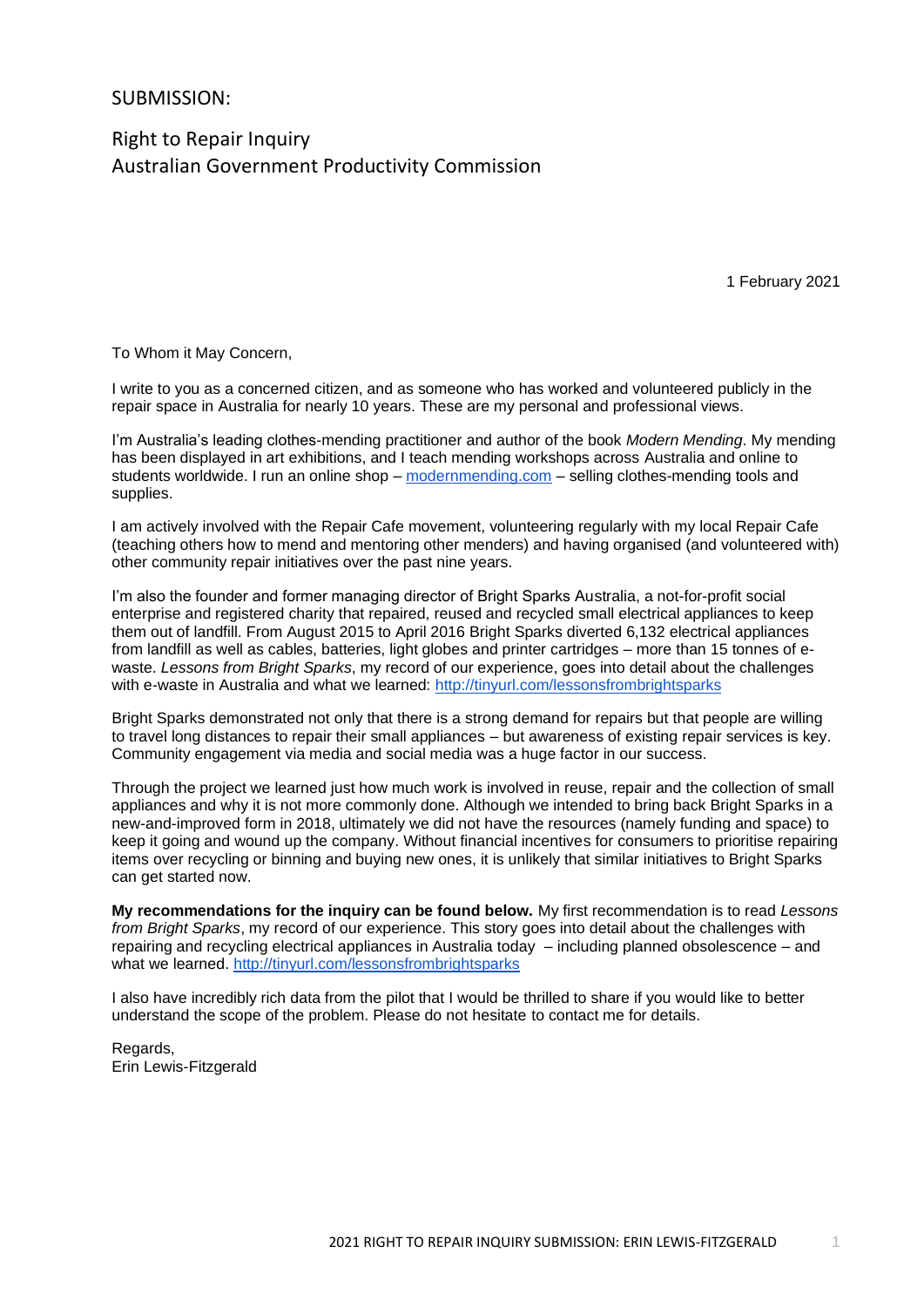# Recommendations for the inquiry

**1. Read Lessons from Bright Sparks** (as noted in my introduction). <http://tinyurl.com/lessonsfrombrightsparks>

## **2. Provide financial incentives to businesses and consumers to encourage more repairs, and financially support repair apprenticeships to encourage industry growth.**

Repairs are as vital as, if not more vital than, recycling when it comes to reducing waste in Australia and globally. Yet the cost of starting a repair business in Australia now is prohibitive (as experienced firsthand with Bright Sparks and with my own paid clothes-mending services). Consumers are less inclined to have their goods professionally repaired (or to pay fair price) when the cost of labour in Australia is much higher than the cost of labour in overseas factories where new goods are produced.

If repair practitioners were offered tax concessions for the work they do, and repair services and spare parts were exempt from GST, it would help the repair industry to flourish. As noted in the inquiry issues paper (Table 1), the Swedish model of tax breaks for repair businesses is one that I support and encourage.

For an Australian model I propose a GST exemption for repair services and repair tools and supplies. If we want to encourage Australians to repair their goods, we need to support all of the forms that might take – not just professional repair services. That includes GST-free (or entirely free) spare parts, tools and repair supplies for home menders and repairers. And that includes funding for Repair Cafes, which are run by volunteers with no financial support. They have to expend time and energy to find funding to subsidise the basic necessities: glues, liability insurance, test-and-tag equipment, and hiring fees for the physical spaces in which to hold their events. A healthy repair environment needs funded Repair Cafe organisers and dedicated spaces. It shouldn't have to be up to volunteers to find funding opportunities; there should be dedicated funding set aside for community repair initiatives to support them and keep them going, and dedicated physical spaces so organisers can increase their visibility, with less time spent marketing, and less time setting up and packing up tools, tables and chairs each session.

I also support funding (i.e. grants or tax rebates) for repair businesses and practitioners to encourage the professional repair industry to grow. The issues paper states that the number of repair-and-maintenance businesses in Australia is decreasing (Box 3). I would challenge the data-collection methodology, though, and seek to find out how many repairers:

- operate as sole traders, not companies or traditional businesses
- operate their paid repair services according to the ATO definition of "hobby" (including not making enough money to earn a profit)
- have multiple jobs and/or income streams, so they are not reporting their industry to the ABS as "repair and maintenance" because they work in multiple industries
- have switched from repair as a business to repair as a hobby (including at Repair Cafes or Men's Sheds) because they don't have the energy, support or resources to continue operating at a business level

Professional repair services need to be seen as an essential part of the economy and waste solution and given appropriate recognition. Funding for Repair Cafes and similar initiatives is needed in Australia, too, but relying on volunteers to fix household broken goods is not an effective long-term solution. And relying on volunteers to run repair events without any compensation or support is not sustainable.

Volunteer repair-event organisers often burn out after a few years, with no succession planning (which is difficult when you're relying on committed volunteers). Two of Australia's most successful Repair Cafe organisers, from Melbourne Repair Cafe and from Repair Cafe Albury-Wodonga, have stepped down, with Melbourne Repair Cafe discontinued as a result and Repair Cafe Albury-Wodonga on the hunt for a new leader, with the estimated time required at 20+ hours per week.

Repair Cafes are often the first point of contact with the community, referring people on to professional repair services when required, providing awareness and trusted recommendations. We need both Repair Cafes and professional repair services for a vibrant, healthy repair industry.

Sandra Goldmark has recently published a book called *Fixation: How to Have Stuff Without Breaking the*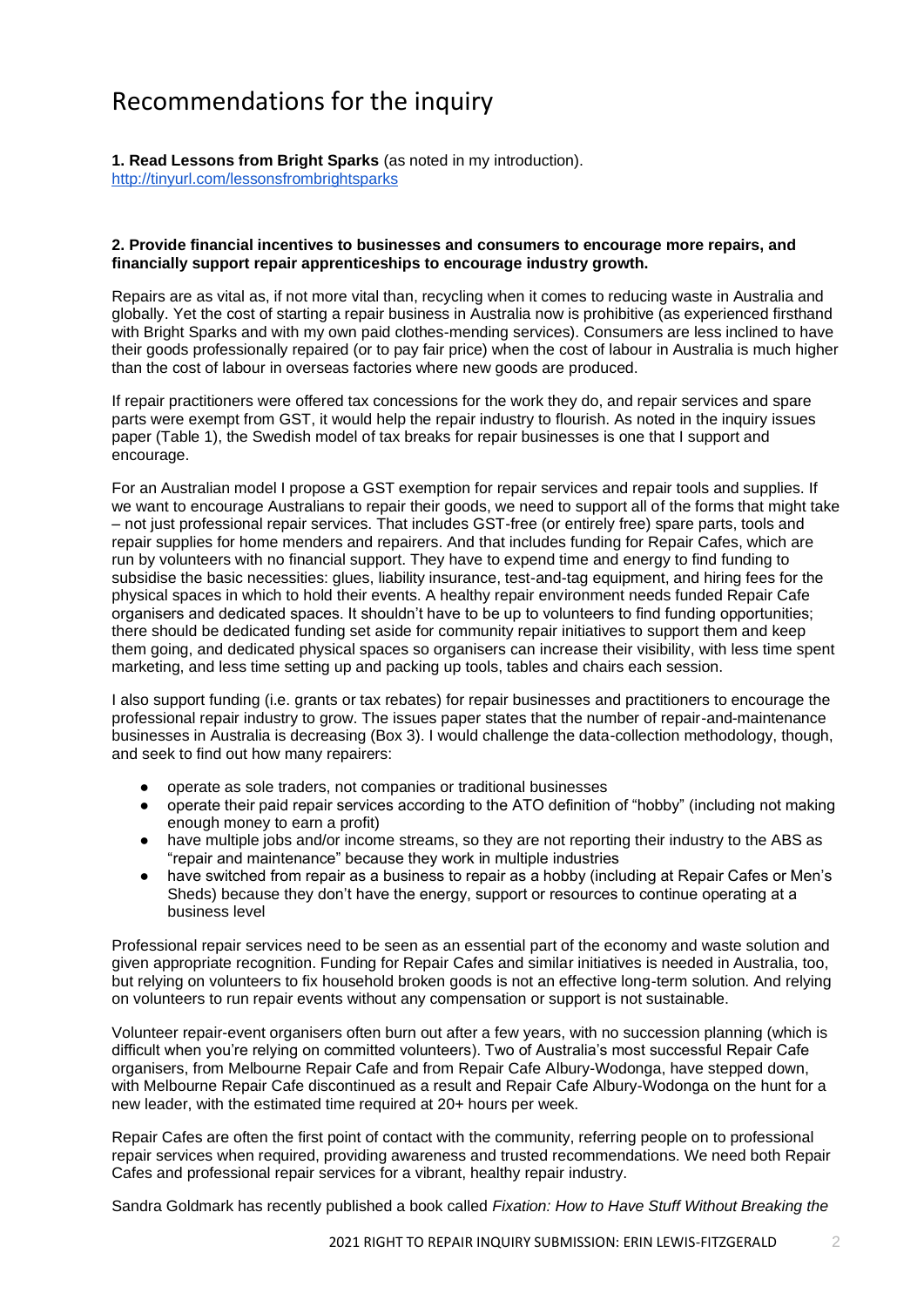*Planet*. Sandra ran a series of pop-up repair events over many years in New York, US, and is an academic with a keen interest in the subject. One of her findings is that we need to encourage repair apprenticeships if we want the repair industry to grow, as so much repair knowledge is best taught from one person to another.

I have a long wait time for my mending services and often have to knock back work. Yet I'm unable to pay an apprentice to take on extra work; instead I limit the amount of repairs I take on and focus my efforts on other income-generating activities. Many repair businesses in Australia now are run by one person who is flat out with repairs (or has sporadic income from repairs and needs to supplement it with other income) and doesn't have the time or energy to promote their business further or the funds to take on an apprentice and scale up. By creating a fund that supports repair apprenticeships, we can create new jobs, keep those essential skills from dying out, and support further growth in the repair-and-maintenance industry. And – particularly in the electrical and electronic repair industry – we can pass on the essential skills of how to open up, diagnose and repair these items that contribute to so much e-waste, and whose manufacturers are not forthcoming with that information.

## **3. Require all electrical and electronic products imported into Australia to:**

- **be able to be disassembled with standard tools without damaging the item** (no proprietary screws or fused plastics)
- **be designed for repair and able to be repaired by independent repairers without problems or legal concerns**
- **have instruction manuals available publicly online**
- **have diagnostic software and product documentation available to independent repairers**
- **have spare parts available for purchase or on-demand for 3D printing**
- **prioritise metal parts over plastic ones**
- **not be designed to self-destruct or become obsolete within 10 years**
- **Be made of 100% recyclable components** (that can be recycled in Australia)

#### **with large financial disincentives for manufacturers whose products do not meet all of these criteria.**

At Bright Sparks we often spent more time figuring out how to open up an appliance than we did diagnosing or repairing it. Two common barriers to repair success were broken plastic –  we tried various industrial-strength glues but the repairs were never as strong as when new  –  and unopenable appliances. I remember a stick blender that took three of us to work out how to open, only to discover once we finally opened it that we physically could not remove the parts we needed to repair.

Planned obsolescence is alive and well, and many appliances are designed to fail and be replaced with new ones. Modern kettles are now made with fused plastics (and sometimes circuit boards!), so you can't disassemble them for repairs even if you wanted to. Many plastic kitchen appliances are made with brominated plastics, which cannot be recycled and are toxic in landfill. Then you have electric toothbrushes, which cannot be opened in any way (including for battery replacement) and are extremely difficult to recycle.

Printers are designed to self-destruct – many stop working after a certain number of prints (with a microchip controlling a 'kill' switch), so you're forced to replace them. And it's usually cheaper to buy a new printer than replace a printer's ink cartridges – death by design.

Appliances made of plastic are nearly impossible to repair once they crack – including food processors, blenders, DVD players, and anything with a plastic latch. I took my broken hot glue gun to my local Repair Cafe yesterday, after a piece of plastic snapped off inside and rendered the glue gun useless. A savvy fixer used a metal screw (much like a metal screw in bone) as a hack way of getting it to work again. I'm thrilled, but I'm also frustrated because we shouldn't have to rely on hacks from volunteers to get our stuff working again; if manufacturers are going to make things with cheap plastic parts that break irreparably, then the manufacturers need to have spare parts available. And we can't just make manufacturers of computers and smartphones play by these rules – we need all manufacturers of all electrical items to make these available, or not make the (shoddy) products at all. And we need mandatory product stewardship (not voluntary or co-reg) for anything sold in Australia that has a plug or runs on batteries. By forcing OEMs to take back their faulty and broken products, they will be encouraged to make higher quality items and incorporate repairs and servicing into their business models.

I strongly support Australia taking France's lead here and requiring "product labelling and other